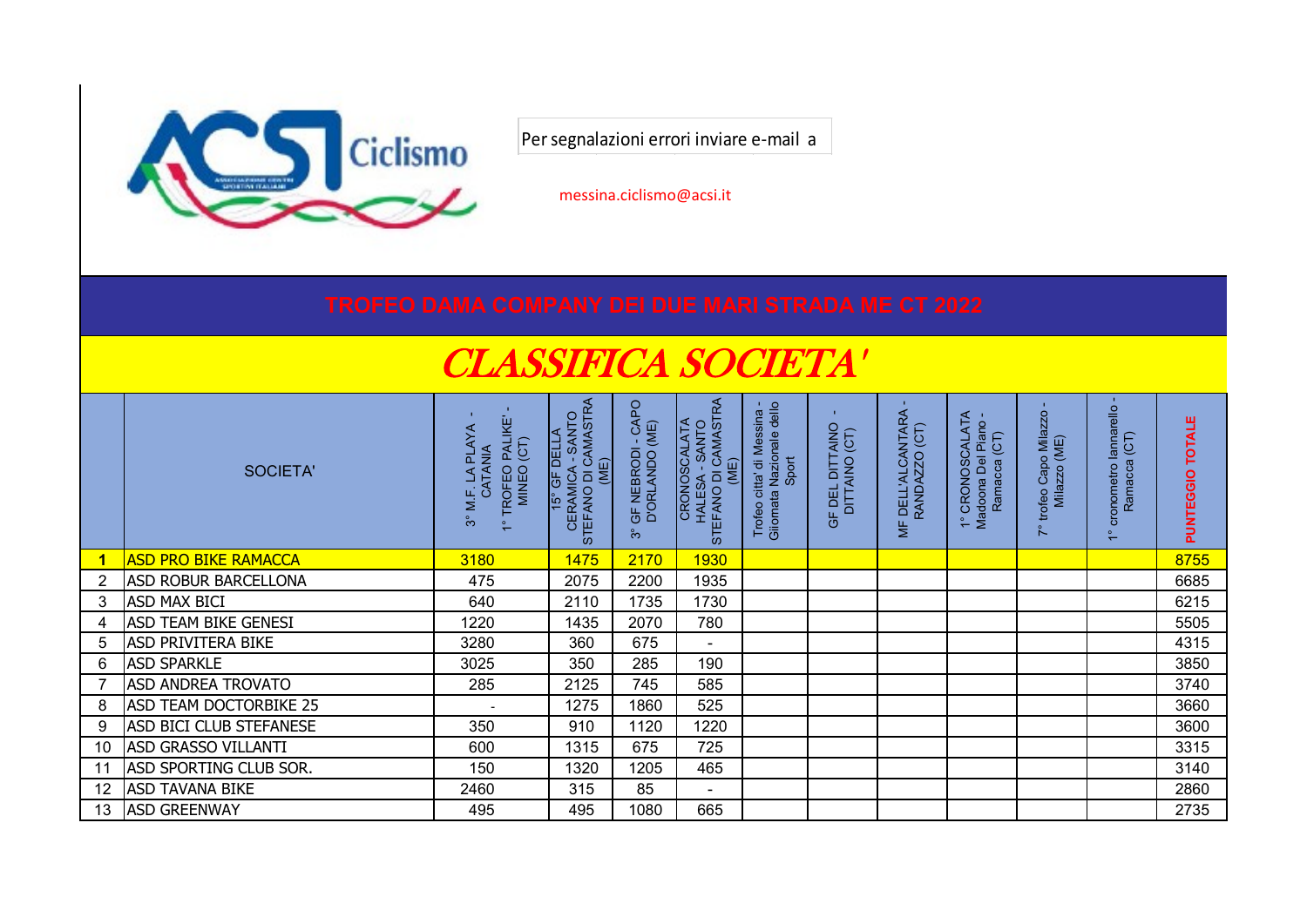| 14 | <b>TEAM NOVA AVIR ASD</b>          | 200                         | 1770                     | 650            |                |  |  |  | 2620 |
|----|------------------------------------|-----------------------------|--------------------------|----------------|----------------|--|--|--|------|
| 15 | <b>ASD CYCLING TEAM CAS.</b>       | 900                         | 1330                     | 300            |                |  |  |  | 2530 |
| 16 | <b>ASD MONTEPELLEGRINO S T</b>     | 225                         | 675                      | 975            | 550            |  |  |  | 2425 |
| 17 | <b>ASD TEAM MELANZI VITTORIA</b>   | 425                         | 775                      | 700            | 390            |  |  |  | 2290 |
| 18 | <b>ASD MF RACING TEAM</b>          | $\mathcal{L}_{\mathcal{A}}$ | 640                      | 770            | 805            |  |  |  | 2215 |
| 19 | <b>ASD BICI &amp; BIKE</b>         |                             | 590                      | 1085           | 450            |  |  |  | 2125 |
| 20 | ASD ACIREALE CYCLING T             | 1155                        | 365                      | 575            | $\blacksquare$ |  |  |  | 2095 |
| 21 | ASD GIOVENTU PACESE CELERTRASPORTI |                             | 505                      | 1495           | $\Delta$       |  |  |  | 2000 |
| 22 | ASD Z27 SCICLI                     | 970                         | 340                      | 475            | $\blacksquare$ |  |  |  | 1785 |
| 23 | ASD GDS TEAM COMPETITION           | $\sim$                      | 550                      | 500            | 500            |  |  |  | 1550 |
| 24 | <b>ASD BARBAGGIANNIS TEAM</b>      | 910                         | 110                      | 250            | 250            |  |  |  | 1520 |
| 25 | <b>ASD RUOTA LIBERA NICOSIA</b>    |                             | 495                      | 610            | 410            |  |  |  | 1515 |
| 26 | <b>VELO PLUS SICILIA</b>           | 600                         | 410                      | 475            | $\blacksquare$ |  |  |  | 1485 |
| 27 | <b>IRON BIKE PATERNO'</b>          | 785                         | 200                      | 500            | $\blacksquare$ |  |  |  | 1485 |
| 28 | <b>ASD MARSALA TEAM</b>            |                             | 550                      | 445            | 310            |  |  |  | 1305 |
| 29 | <b>ASD TEAM AIRONE</b>             |                             | 1225                     |                |                |  |  |  | 1225 |
| 30 | <b>ASD KASMENE BIKE</b>            | 650                         | 185                      | 155            | 190            |  |  |  | 1180 |
| 31 | <b>ASD MADONIE BIKE</b>            | $\overline{\phantom{a}}$    | 480                      | 335            | 300            |  |  |  | 1115 |
| 32 | <b>ASD GS NAPOLI</b>               | $\overline{\phantom{a}}$    | 405                      | 330            | 375            |  |  |  | 1110 |
| 33 | TEAM BIKE JONICA RIPOSTO           | 110                         | 985                      | $\overline{a}$ | $\blacksquare$ |  |  |  | 1095 |
| 31 | <b>ASD CICLO SPORT</b>             | 210                         | 285                      | 375            | 220            |  |  |  | 1090 |
| 35 | <b>ASD BIKE &amp; SPORTO TEAM</b>  |                             | 555                      | 525            | $\mathbf{r}$   |  |  |  | 1080 |
| 36 | ASD AREA BICI RACING TEAM          |                             | 1055                     |                | $\blacksquare$ |  |  |  | 1055 |
| 37 | <b>ASD TEAM ROSSO AZZURRI</b>      | 700                         | 350                      |                |                |  |  |  | 1050 |
| 38 | ASD POLS. DILETT. MEDIT.           | 405                         | 605                      | $\sim$         |                |  |  |  | 1010 |
| 39 | <b>ASD THE POWER OF BICYCLE</b>    | 150                         | $\overline{\phantom{a}}$ | 385            | 445            |  |  |  | 980  |
| 40 | <b>ASD TEAM BIKE GCA ENNA</b>      |                             |                          | 160            | 820            |  |  |  | 980  |
| 41 | ASD CICLOTURISTICA CASTANEA        |                             | 350                      | 300            | 300            |  |  |  | 950  |
| 42 | <b>HAIR TOP</b>                    |                             | 250                      | 395            | 290            |  |  |  | 935  |
| 43 | <b>ASD KRATOS RED</b>              | $\overline{\phantom{a}}$    | 335                      | 300            | 300            |  |  |  | 935  |
| 44 | <b>ASD HIMERA BIKE</b>             | $\overline{\phantom{a}}$    | 600                      |                | 275            |  |  |  | 875  |
| 45 | <b>ASD TEAM</b>                    | $\sim$                      | 600                      | 250            | $\blacksquare$ |  |  |  | 850  |
| 46 | <b>ASD ETNA SPIRIT</b>             | $\overline{\phantom{a}}$    | 505                      | 340            | $\blacksquare$ |  |  |  | 845  |
| 47 | ASD CICLISTI DEI PELORITANI        | $\overline{\phantom{a}}$    | $\overline{\phantom{a}}$ | 840            | $\blacksquare$ |  |  |  | 840  |
| 48 | <b>ASD TEAM LONGANO MTB</b>        |                             |                          | 805            | $\blacksquare$ |  |  |  | 805  |
| 49 | <b>TEAM BIKE NOTO</b>              | 680                         | 110                      |                |                |  |  |  | 790  |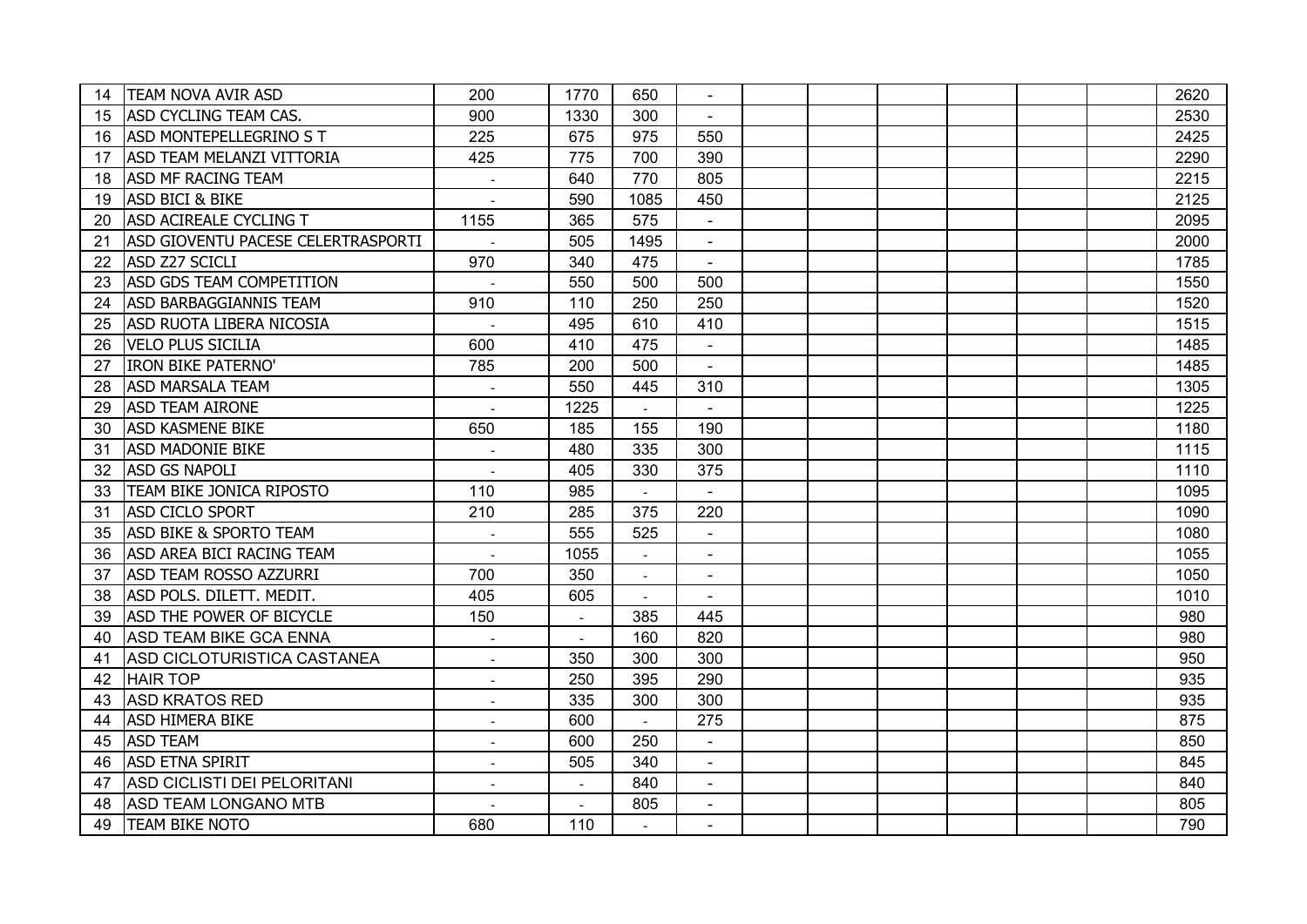| 50 | <b>TEAM GREENS</b>                |                          | 790                      |                |                |  |  |  | 790 |
|----|-----------------------------------|--------------------------|--------------------------|----------------|----------------|--|--|--|-----|
| 51 | <b>SPORT WEB SICILIA</b>          | 665                      | 25                       | 85             | $\blacksquare$ |  |  |  | 775 |
| 52 | ASD NEOS 2.0                      | $\overline{\phantom{a}}$ | 440                      | 220            | 100            |  |  |  | 760 |
| 53 | <b>ASD TEAM LAVIANO</b>           | $\overline{a}$           | 250                      | 225            | 250            |  |  |  | 725 |
| 54 | <b>AMICI DEL PEDALE</b>           | 345                      | $\overline{\phantom{a}}$ | 345            | $\blacksquare$ |  |  |  | 690 |
| 55 | ASD PANE E FANTASIA TAURIANOVA    | $\sim$                   | 675                      |                | $\blacksquare$ |  |  |  | 675 |
| 56 | <b>ASD VELO CLUB GELA</b>         | 465                      | 175                      |                | $\blacksquare$ |  |  |  | 640 |
| 57 | ASD CICLO CLUB NAXOS              | 550                      | 10                       | 5              | 70             |  |  |  | 635 |
| 58 | ASD FAUSTO COPPI CALATABIANO      |                          | 550                      | 70             | $\blacksquare$ |  |  |  | 620 |
| 59 | <b>ASD TEAM PAPPALARDO</b>        | 435                      | 175                      |                | $\blacksquare$ |  |  |  | 610 |
| 60 | <b>ASD TEAM MECA</b>              |                          | 295                      | 275            | $\blacksquare$ |  |  |  | 570 |
| 61 | <b>GCA MINEO</b>                  | 565                      |                          |                | $\sim$         |  |  |  | 565 |
| 62 | ASD DRIZZT BIKERS 3000            | 300                      |                          | 225            | $\blacksquare$ |  |  |  | 525 |
| 63 | ASSD GRUPPO CICLISTICO FERRERI    |                          | 175                      | 175            | 175            |  |  |  | 525 |
| 64 | <b>ASD EXTREME NASO</b>           |                          | 515                      |                | $\blacksquare$ |  |  |  | 515 |
| 65 | ASD VELOCLUB DELLO ST.            | 325                      | 40                       | 130            | $\blacksquare$ |  |  |  | 495 |
| 66 | <b>ASD NEBRODI MARINE</b>         | $\overline{\phantom{a}}$ | 250                      | 5              | 225            |  |  |  | 480 |
| 67 | AP07-CCROMA-CICLI ROSSI           | $\overline{\phantom{a}}$ | 475                      | $\sim$         |                |  |  |  | 475 |
| 68 | <b>ASD BICICLETTIAMO</b>          | $\blacksquare$           | 85                       | 345            | 45             |  |  |  | 475 |
| 69 | ASD CICLI BENEDETTO               |                          |                          | 225            | 250            |  |  |  | 475 |
| 70 | ASD SOCIETA' CICLISTICA ETNEA     |                          | 465                      |                | $\blacksquare$ |  |  |  | 465 |
| 71 | ASD BICI FIT LAB                  |                          |                          | 410            | $\mathbf{r}$   |  |  |  | 410 |
| 72 | ASD POLISPORTIVA DILETTANT MEDITE |                          |                          | 300            | 110            |  |  |  | 410 |
| 73 | <b>RED HORSE TEAM</b>             | 400                      | $\overline{\phantom{a}}$ |                | $\blacksquare$ |  |  |  | 400 |
| 74 | ASD SALVO COCO PULVIR.            | 400                      | $\overline{\phantom{a}}$ | $\overline{a}$ | $\blacksquare$ |  |  |  | 400 |
| 75 | ASD PHANTALITHOS HYBLA SPORT E T  | $\sim$                   | $\sim$                   | $\sim$         | 400            |  |  |  | 400 |
| 76 | <b>FAVARA PEDALA</b>              | 170                      | 205                      |                | $\blacksquare$ |  |  |  | 375 |
| 77 | ASD THE ORIGINAL THETABIKE        |                          |                          | 370            | $\blacksquare$ |  |  |  | 370 |
| 78 | <b>ASD AREABICI RACING TEAM</b>   | $\overline{\phantom{a}}$ |                          | 340            |                |  |  |  | 340 |
| 79 | <b>ASD MTB MELITO</b>             | $\overline{\phantom{a}}$ |                          | 335            |                |  |  |  | 335 |
| 80 | <b>ASD SICILIA IN BICI</b>        | $\overline{\phantom{a}}$ | 185                      | 140            |                |  |  |  | 325 |
| 81 | <b>BIKELAT</b>                    | 75                       | $\overline{\phantom{a}}$ | 250            | $\blacksquare$ |  |  |  | 325 |
| 82 | <b>SPECIAL BIKERS ELIOS TEAM</b>  | 75                       | $\overline{\phantom{a}}$ | 250            | $\sim$         |  |  |  | 325 |
| 83 | ASD CASTELBUONO PEDALA            |                          |                          |                | 325            |  |  |  | 325 |
| 84 | <b>CICLO TEAM ASSORO</b>          |                          | 260                      | 60             | $\blacksquare$ |  |  |  | 320 |
| 85 | ASD TEAM BIKE IONICA RIPOSTO      | $\overline{a}$           |                          | 305            | $\overline{a}$ |  |  |  | 305 |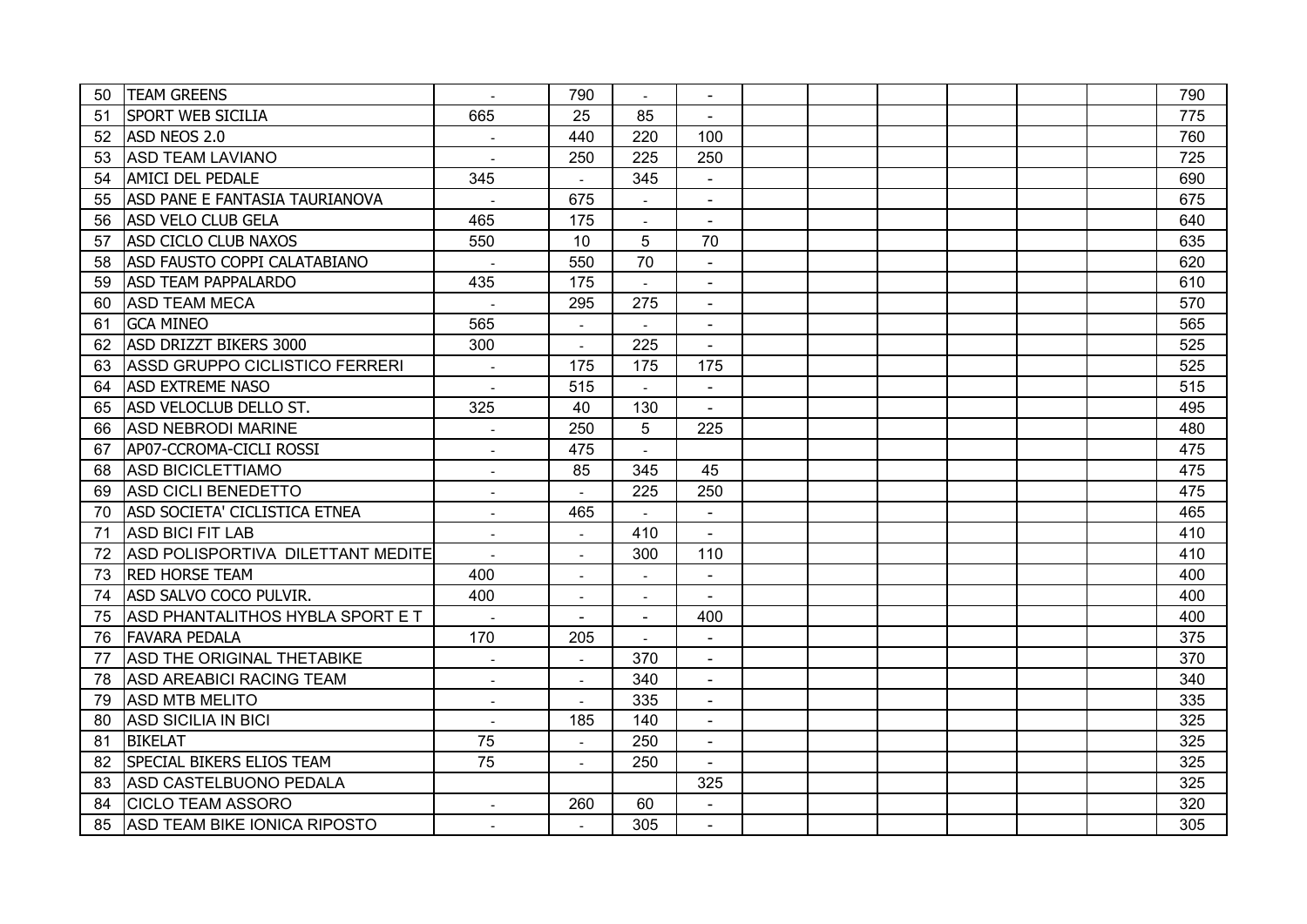| 86  | <b>ASD BICITECH MASTERSP.</b>    | 295                         | $\overline{\phantom{a}}$ |                          |                          |  |  |  | 295 |
|-----|----------------------------------|-----------------------------|--------------------------|--------------------------|--------------------------|--|--|--|-----|
| 87  | <b>ASD TEAM BIKE DEL TIRRENO</b> | $\overline{\phantom{a}}$    | 175                      | 110                      | $\blacksquare$           |  |  |  | 285 |
| 88  | ASD GS AMICI DEL PEDALE          | $\sim$                      | 275                      | $\sim$                   | $\blacksquare$           |  |  |  | 275 |
| 89  | ASD GRAPPOLO D'ORO               | $\overline{a}$              | $\blacksquare$           | 90                       | 175                      |  |  |  | 265 |
| 90  | LIBERTAS CICLISMO CAT            | 250                         | $\blacksquare$           |                          | $\blacksquare$           |  |  |  | 250 |
| 91  | <b>CUS PROPATRIA MILANO</b>      |                             | $\overline{a}$           | 245                      | $\blacksquare$           |  |  |  | 245 |
| 92  | <b>ASD CYCLING TEAM FAVARA</b>   |                             | 235                      |                          | $\blacksquare$           |  |  |  | 235 |
| 93  | ASSOCIAZIONE CICL. BAR.          | 130                         | $\overline{\phantom{a}}$ | 100                      | $\blacksquare$           |  |  |  | 230 |
| 94  | <b>ASD ABBIITI A ROTA</b>        |                             | $\overline{\phantom{a}}$ | 230                      | $\blacksquare$           |  |  |  | 230 |
| 95  | <b>ASD PANORMUS BIKE TEAM</b>    | $\overline{a}$              | 225                      |                          | $\blacksquare$           |  |  |  | 225 |
| 96  | <b>ASD FRANCOFORTE</b>           | $\overline{a}$              |                          | 225                      | $\blacksquare$           |  |  |  | 225 |
| 97  | ASD VELO CLUB AUGUSTA            |                             |                          | 225                      | $\blacksquare$           |  |  |  | 225 |
| 98  | <b>TEAM BIKE NOTO RAMETTA</b>    |                             |                          | 225                      |                          |  |  |  | 225 |
| 99  | <b>ASD STAR CYCLING LAB</b>      |                             | 85                       | 70                       | 70                       |  |  |  | 225 |
| 100 | <b>THE ORIGINAL TETHABIKE</b>    | 65                          | $\overline{\phantom{a}}$ | 150                      | $\blacksquare$           |  |  |  | 215 |
| 101 | <b>GSD PEDALE IBLEO RAGUSA</b>   | 210                         | $\overline{\phantom{a}}$ | $\sim$                   | $\blacksquare$           |  |  |  | 210 |
| 102 | ASD AMICI DELLA BICI TERRASINI   | $\overline{\phantom{a}}$    | 210                      | $\overline{\phantom{a}}$ | $\blacksquare$           |  |  |  | 210 |
| 103 | <b>ASD VANOTTI CYCLE TEAM</b>    | $\overline{a}$              | $\sim$                   | 205                      | $\blacksquare$           |  |  |  | 205 |
| 104 | ASD BE-CYCLE                     | $\overline{a}$              | 200                      |                          | $\blacksquare$           |  |  |  | 200 |
| 105 | <b>ASD TEAM OVER</b>             |                             | $\overline{\phantom{a}}$ | 200                      | $\blacksquare$           |  |  |  | 200 |
|     | 106 ASD PIANOPOLI BIKE TEAM      |                             | $\blacksquare$           |                          | 200                      |  |  |  | 200 |
| 107 | <b>ASD MAKTORIUM MTB</b>         |                             | 195                      |                          |                          |  |  |  | 195 |
|     | 108 ASD VELO CLUB TEMESA         |                             | 195                      | $\sim$                   | $\overline{\phantom{a}}$ |  |  |  | 195 |
|     | 109 ASD TEAM BIKE BAGNARA        |                             | 185                      |                          | $\blacksquare$           |  |  |  | 185 |
|     | 110 CICLISTICA CENTRO SICULA     | 175                         | $\blacksquare$           |                          | $\sim$                   |  |  |  | 175 |
| 111 | ASD ZANCLE CYCLING TEAM          |                             |                          | 175                      | $\blacksquare$           |  |  |  | 175 |
| 112 | <b>ASD ORA PEDALA</b>            |                             |                          | 170                      |                          |  |  |  | 170 |
| 113 | <b>ASD ROLLING BIKE</b>          |                             |                          | 170                      | $\blacksquare$           |  |  |  | 170 |
| 114 | <b>PEDALE MEGARESE</b>           | 160                         | $\overline{\phantom{a}}$ |                          |                          |  |  |  | 160 |
| 115 | MADONE RACING TEAM               | $\overline{\phantom{a}}$    | 75                       | $\blacksquare$           | 80                       |  |  |  | 155 |
| 116 | <b>ASD TWENTYTWO FACT T</b>      | $\overline{\phantom{a}}$    | 150                      | $\overline{\phantom{a}}$ | $\blacksquare$           |  |  |  | 150 |
| 117 | <b>TEAM B. EMME BIKE</b>         | $\sim$                      | $\blacksquare$           | 150                      | $\blacksquare$           |  |  |  | 150 |
| 118 | ASD CICLISTI DEL POLLINO         | $\mathcal{L}_{\mathcal{A}}$ | 140                      |                          | $\blacksquare$           |  |  |  | 140 |
| 119 | <b>ASD TIMMISCAI</b>             |                             |                          | 140                      | $\blacksquare$           |  |  |  | 140 |
| 120 | DB <sub>3</sub> K                |                             |                          |                          | 130                      |  |  |  | 130 |
| 121 | <b>GARDA PRO BIKE</b>            |                             | 35                       | 85                       |                          |  |  |  | 120 |